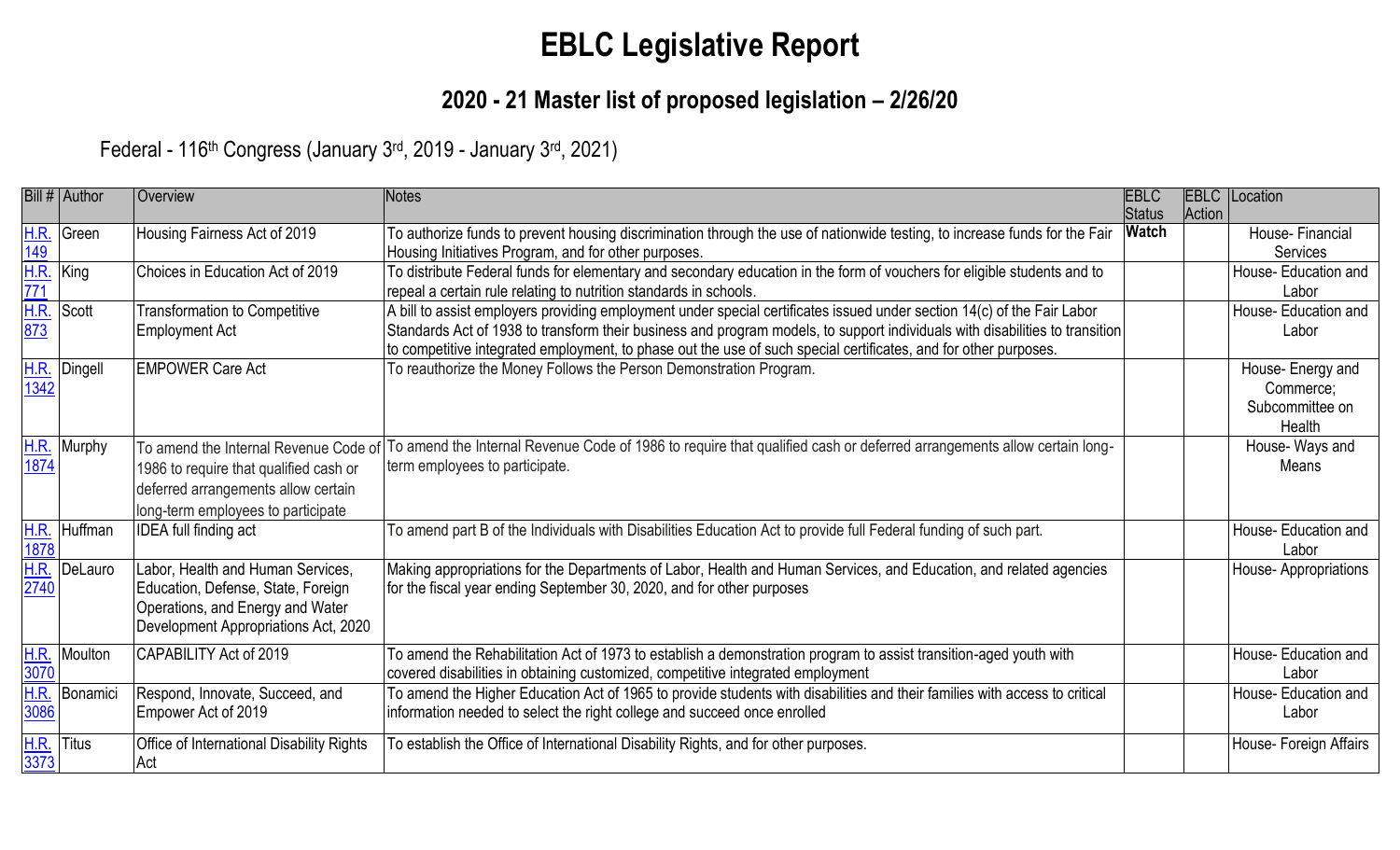|                               | H.R. Calvert  | <b>ACCESS Act</b>                               | To amend the Americans with Disabilities Act of 1990 to promote compliance through education, to clarify the                                            |                | House- Judiciary;     |
|-------------------------------|---------------|-------------------------------------------------|---------------------------------------------------------------------------------------------------------------------------------------------------------|----------------|-----------------------|
| 4099                          |               |                                                 | requirements for demand letters, to provide for a notice and cure period before the commencement of a private civil                                     |                | Subcommittee on The   |
|                               |               |                                                 | action, and for other purposes.                                                                                                                         |                | Constitution, Civil   |
|                               |               |                                                 |                                                                                                                                                         |                | Rights, and Civil     |
|                               |               |                                                 |                                                                                                                                                         |                | Liberties             |
| $rac{H.R.}{4107}$             |               | DeSaulnier Funding Early Childhood is the Right | To authorize funding for section 619 and part C of the Individuals with Disabilities Education Act.                                                     |                | House- Education and  |
|                               |               | <b>IDEA</b> Act                                 |                                                                                                                                                         |                | Labor                 |
|                               | H.R. Grijalva | The Supplemental Security Income                | To amend title XVI of the Social Security Act to update eligibility for the supplemental security income program, and for                               |                | House-Ways and        |
| 4280                          |               | Restoration Act                                 | other purposes.                                                                                                                                         |                | Means; Subcommittee   |
|                               |               |                                                 |                                                                                                                                                         |                | on Worker and Family  |
|                               |               |                                                 |                                                                                                                                                         |                | Support               |
| $rac{\text{H.R.}}{4397}$      | Scott         | The Direct CARE Opportunity Act                 | To award grants for the recruitment, retention, and advancement of direct care workers                                                                  |                | House- Education and  |
|                               |               |                                                 |                                                                                                                                                         |                | Labor; House-Energy   |
|                               |               |                                                 |                                                                                                                                                         |                | and Commerce          |
| <b>H.R.</b>                   | Maloney       |                                                 | Family Medical Leave Modernization Act To amend the Family and Medical Leave Act of 1993 and title 5, United States Code, to permit leave to care for a |                | House- Education and  |
| $\frac{1}{5456}$              |               |                                                 | domestic partner, parent-in-law, or adult child, or another related individual, who has a serious health condition, and to                              |                | Labor; House- House   |
|                               |               |                                                 | allow employees to take, as additional leave, parental involvement and family wellness leave to participate in or attend                                |                | Administration; House |
|                               |               |                                                 | their children's and grandchildren's educational and extracurricular activities or meet family care needs.                                              |                | Oversight and Reform  |
| $\frac{S}{117}$               | Schumer       | Disability Integration Act of 2019              | A bill to prohibit discrimination against individuals with disabilities who need long-term services and supports, and for                               | <b>Support</b> | Senate-Health,        |
|                               |               |                                                 | other purposes.                                                                                                                                         |                | Education, Labor &    |
|                               |               |                                                 |                                                                                                                                                         |                | Pensions              |
| $\frac{S}{255}$               | Casey         | Disability Employment Incentive Act             | A bill to amend the Internal Revenue Code of 1986 to include individuals receiving Social Security Disability Insurance                                 |                | Senate-Finance        |
|                               |               |                                                 | benefits under the work opportunity credit, increase the work opportunity credit for vocational rehabilitation referrals,                               |                |                       |
|                               |               |                                                 | qualified SSI recipients, and qualified SSDI recipients, expand the disabled access credit, and enhance the deduction for                               |                |                       |
|                               |               |                                                 | expenditures to remove architectural and transportation barriers in the handicapped and elderly.                                                        |                |                       |
| $\frac{\text{S}}{\text{260}}$ | Casey         | <b>Transformation to Competitive</b>            | A bill to assist employers providing employment under special certificates issued under section 14(c) of the Fair Labor                                 | Watch          | Senate-Health,        |
|                               |               | Employment Act                                  | Standards Act of 1938 to transform their business and program models, to support individuals with disabilities to transition                            |                | Education, Labor &    |
|                               |               |                                                 | to competitive integrated employment, to phase out the use of such special certificates, and for other purposes.                                        |                | Pensions              |
| S.<br>266<br>317<br>317       | Reed          | Rebuild America's schools act of 2019           | A bill to provide for the long-term improvement of public school facilities, and for other purposes.                                                    |                | Senate-Finance        |
|                               | Grassley      | ACE Kids Act of 2019                            | A bill to amend title XIX of the Social Security Act to provide States with the option of providing coordinated care for                                |                | Senate-Finance        |
|                               |               |                                                 | children with complex medical conditions through a health home                                                                                          |                |                       |
|                               |               | Menendez Autism CARES Act                       | A bill to amend the Public Health Service Act to enhance activities of the National Institutes of Health with respect to                                |                | Senate-Health,        |
| $rac{S}{427}$                 |               |                                                 | research on autism spectrum disorder and enhance programs relating to autism, and for other purposes                                                    |                | Education, Labor &    |
|                               |               |                                                 |                                                                                                                                                         |                | Pensions              |
|                               | Portman       | <b>EMPOWER Cares Act</b>                        | A bill to reauthorize the Money Follows the Person Demonstration Program.                                                                               |                | Senate-Finance        |
|                               |               |                                                 |                                                                                                                                                         |                |                       |
|                               | Collins       | The Lifespan Respite Care                       | A bill to amend title XXIX of the Public Health Service Act to reauthorize the program under such title relating to lifespan                            |                | Senate-Health,        |
|                               |               | Reauthorization Act of 2019                     | respite care                                                                                                                                            |                | Education, Labor and  |
|                               |               |                                                 |                                                                                                                                                         |                | Pensions              |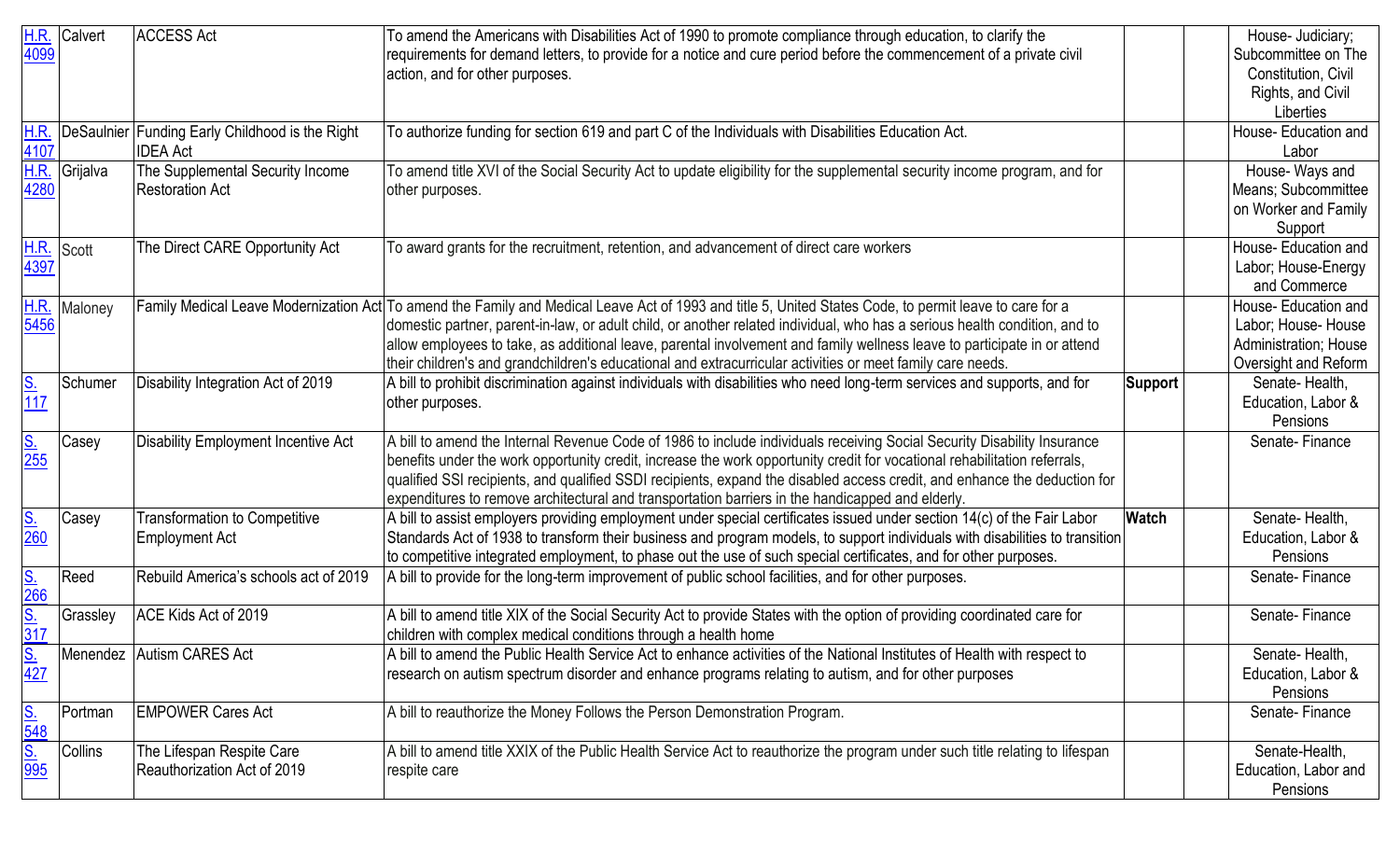| $\frac{\text{S}}{1585}$   | Casey | RISE Act of 2019                           | A bill to amend the Higher Education Act of 1965 to provide students with disabilities and their families with access to       | Senate-Health,                   |
|---------------------------|-------|--------------------------------------------|--------------------------------------------------------------------------------------------------------------------------------|----------------------------------|
|                           |       |                                            | critical information needed to select the right college and succeed once enrolled                                              | Education, Labor and<br>Pensions |
|                           |       |                                            |                                                                                                                                |                                  |
| $\frac{\mathsf{S}}{2521}$ | Kaine | Direct CARE Opportunity Act                | To award grants for the recruitment, retention, and advancement of direct care workers                                         | Senate-Health,                   |
|                           |       |                                            |                                                                                                                                | Education, Labor &               |
|                           |       |                                            |                                                                                                                                | Pension                          |
|                           | Casey | <b>HCBS Infrastructure Improvement Act</b> | A bill to amend title XIX of the Social Security Act to strengthen the infrastructure of, access to, and reporting of Medicaid | Senate-Finance                   |
| $\frac{S}{3277}$          |       |                                            | home and community-based services, and for other purposes.                                                                     |                                  |

## **2020-2021 State Legislative Session**

### State Assembly

| Bill#         | Author | <b>Overview</b>                                                              | <b>Notes</b>                                                                                                                                                                                                                                                                                                                                                                                                                                       | EBLC    | <b>EBLC</b> | Location                                                    |
|---------------|--------|------------------------------------------------------------------------------|----------------------------------------------------------------------------------------------------------------------------------------------------------------------------------------------------------------------------------------------------------------------------------------------------------------------------------------------------------------------------------------------------------------------------------------------------|---------|-------------|-------------------------------------------------------------|
|               |        |                                                                              |                                                                                                                                                                                                                                                                                                                                                                                                                                                    | Status  | Action      |                                                             |
| <b>AB 50</b>  | Kalra  | Medi-Cal: Assisted Living<br>Waiver program                                  | This bill would require the department to submit, in 2019, to the federal Centers for Medicare and Medicaid Services a request for<br>renewal of the Assisted Living Waiver program with specified amendments.                                                                                                                                                                                                                                     |         |             | Senate:<br>Appropriations<br>Suspense File<br>2-year bill   |
| AB 177        | Low    | Adds election day as State<br>Holiday                                        | It would add election day as a State Holiday, which would add an additional day to the Uniform Holiday Schedule.                                                                                                                                                                                                                                                                                                                                   | Watch   |             | Assembly:<br>Appropriations<br>Suspense File<br>2-year bill |
| <b>AB 180</b> | Gipson | Institutional and community<br>corrections: Smart Justice<br>Student Program | This bill would revise references to redevelopment agencies within those housing element provisions to instead refer to housing<br>successor agencies. The bill would also make non-substantive changes.                                                                                                                                                                                                                                           |         |             | Assembly:<br>Appropriations<br>Suspense File<br>2-year bill |
| <b>AB 192</b> | Mathis | California Integrated<br>Community Living Program                            | This bill would require the DHCD to set forth minimum criteria for developing and administering a competitive application process to<br>award funding for loans under the bill, as specified.                                                                                                                                                                                                                                                      | Support |             | Assembly:<br>Appropriations<br>Suspense File<br>2-year bill |
| <b>AB 226</b> | Mathis | Registration renewal fees:<br>exemptions                                     | This bill would require a fare paid pursuant to a reduced fare transit program to be counted as a full adult fare for purposes of<br>calculating any required ratios of fare revenues to operating costs specified in the act, except for purposes of providing information in<br>a specified annual report to the Controller or providing information to the entity conducting a fiscal or performance audit pursuant to<br>specified provisions. |         |             | Assembly:<br>Appropriations<br>Suspense File<br>2-year bill |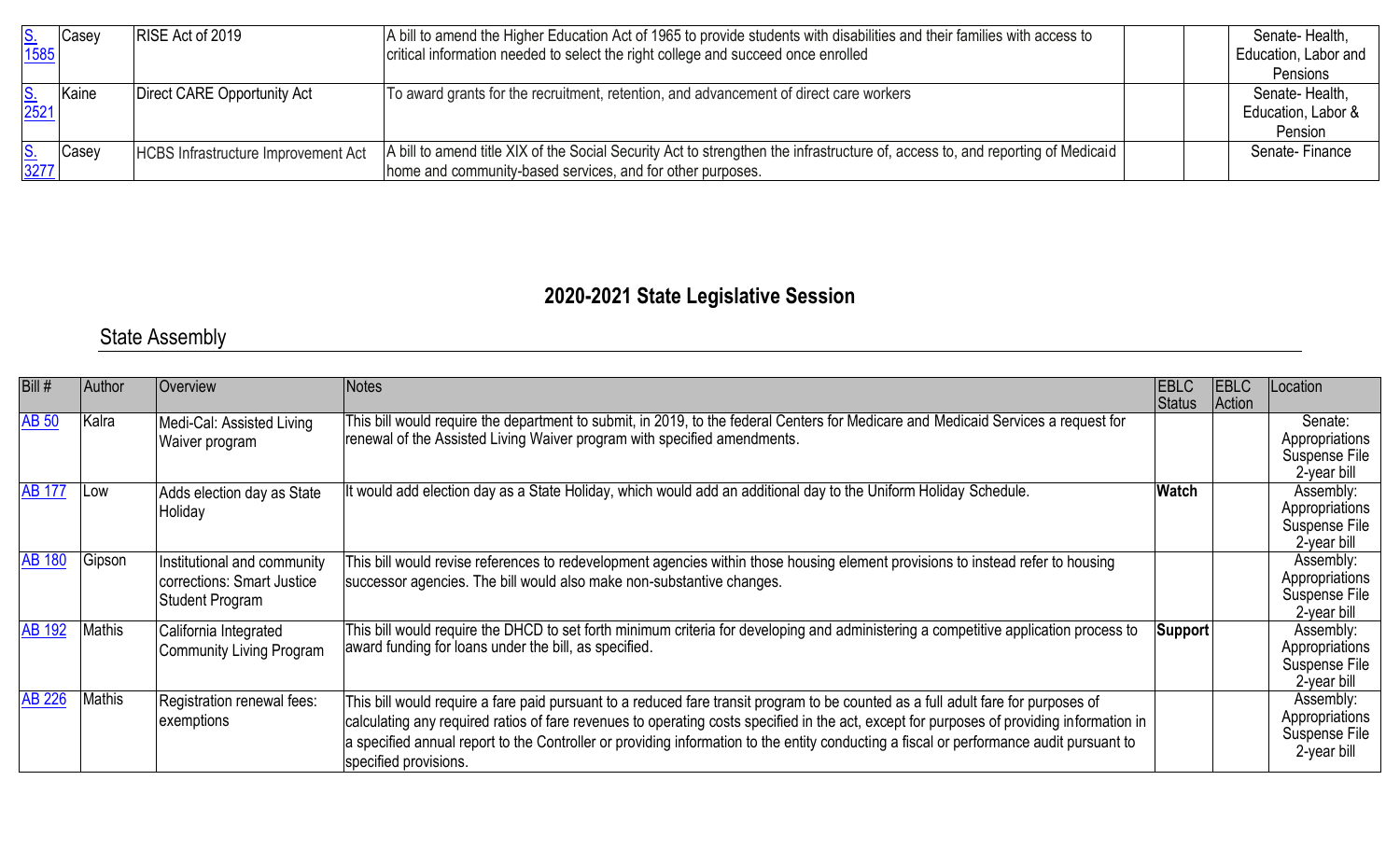| <b>AB 236</b> | Garcia        | Special education programs:<br><b>Family Empowerment</b><br>Centers on Disability | This bill would revise and recast the provisions related to Family Empowerment Centers on Disability, including requiring the<br>department to give priority to grant applicants in those of the 32 regions in the state that do not have a center, increasing the<br>minimum base rate for each center awarded a grant from \$150,000 to \$223,000 commencing with the start of the fiscal year after a<br>center has been established in each of the 32 regions, and, commencing with the 2021-22 fiscal year, providing for an annual cost-<br>of-living adjustment of the grant amount, as specified. | Support        | Senate:<br>Appropriations<br>Suspense File<br>2-year bill   |
|---------------|---------------|-----------------------------------------------------------------------------------|-----------------------------------------------------------------------------------------------------------------------------------------------------------------------------------------------------------------------------------------------------------------------------------------------------------------------------------------------------------------------------------------------------------------------------------------------------------------------------------------------------------------------------------------------------------------------------------------------------------|----------------|-------------------------------------------------------------|
| <b>AB 261</b> | <b>Mathis</b> | Developmental services:<br>Regional centers:<br>Suspension of services            | This bill would repeal the above-described suspension of a regional center's authority to purchase camping services and associated<br>travel expenses, or social recreation activities.                                                                                                                                                                                                                                                                                                                                                                                                                   | <b>Support</b> | Assembly:<br>Appropriations<br>Suspense File<br>2-year bill |
| <b>AB 300</b> | Chu           | Hate crime and incident<br>reporting                                              | This bill would require every law enforcement agency to do two things: place a check box on every crime report indicating a<br>suspected hate crime or hate incident, requiring further investigation; and, when an officer checks the box, requiring the officer to<br>complete supplemental report form allowing a follow-up investigation and, if there is a suspect, criminal prosecution.                                                                                                                                                                                                            | Support        | Senate:<br>Appropriations<br>Suspense File<br>2-year bill   |
| <b>AB 301</b> | <b>Chu</b>    | Hate crimes                                                                       | Establishes legislative intent to implement all the recommendations of the 2018 State Auditor's report, "Hate Crimes in California:<br>Law Enforcement Has Not Adequately Identified, Reported, or Responded to Hate Crimes." Mr. Chu and the civil rights coalition<br>succeeded in getting the performance audit ordered in 2017, winning him The Arc and United Cerebral Palsy California<br>Collaboration's "Leadership for Change" award.                                                                                                                                                            | Support        | Assembly:<br>Appropriations<br>Suspense File<br>2-year bill |
| <b>AB 311</b> | Frazier       | Regional centers: Billing:<br>Daily rates                                         | Existing law requires activity centers, adult development centers, behavior management programs, and other look-alike day<br>programs with a daily rate to bill regional centers for services provided to consumers in terms of 1/2 days of service and full days of<br>service. This bill would repeal those provisions relating to daily rate billing.                                                                                                                                                                                                                                                  | <b>Support</b> | Assembly:<br>Appropriations<br>Suspense File<br>2-year bill |
| <b>AB 316</b> | Ramos         | Medi-Cal: Benefits:<br>beneficiaries with special<br>dental care needs            | This bill would require the department to implement a payment adjustment to Medi-Cal providers who render dental services to Medi-<br>Cal beneficiaries, as specified.                                                                                                                                                                                                                                                                                                                                                                                                                                    |                | Assembly:<br>Appropriations<br>Suspense File<br>2-year bill |
| <b>AB 438</b> | Frazier       | Regional center services:<br>holidays                                             | Would repeal the additional 4 days imposed during the recession                                                                                                                                                                                                                                                                                                                                                                                                                                                                                                                                           | Support        | Assembly:<br>Appropriations<br>Suspense File<br>2-year bill |
| <b>AB 536</b> | Frazier       | Eligibility age change                                                            | Raises the age of eligibility for Regional Center Services from 18 to 22 years of age.                                                                                                                                                                                                                                                                                                                                                                                                                                                                                                                    |                | Assembly:<br>Appropriations<br>Suspense File<br>2-year bill |
| <b>AB 598</b> | Bloom         | Hearing aids: Minors                                                              | This bill would require a health care service plan contract or a health insurance policy issued, amended, or renewed on or after<br>January 1, 2020, to include coverage for hearing aids, as defined, for an enrollee or insured under 18 years of age, as specified.                                                                                                                                                                                                                                                                                                                                    |                | Held at desk                                                |
| <b>AB 641</b> | Frazier       | Developmental services:<br>integrated competitive<br>employment                   | Authorizes community-based vocational development services and allows Tailored Day Services for WAP's and SE-Group.                                                                                                                                                                                                                                                                                                                                                                                                                                                                                       | <b>Support</b> | Assembly:<br>Appropriations<br>Suspense File<br>2-year bill |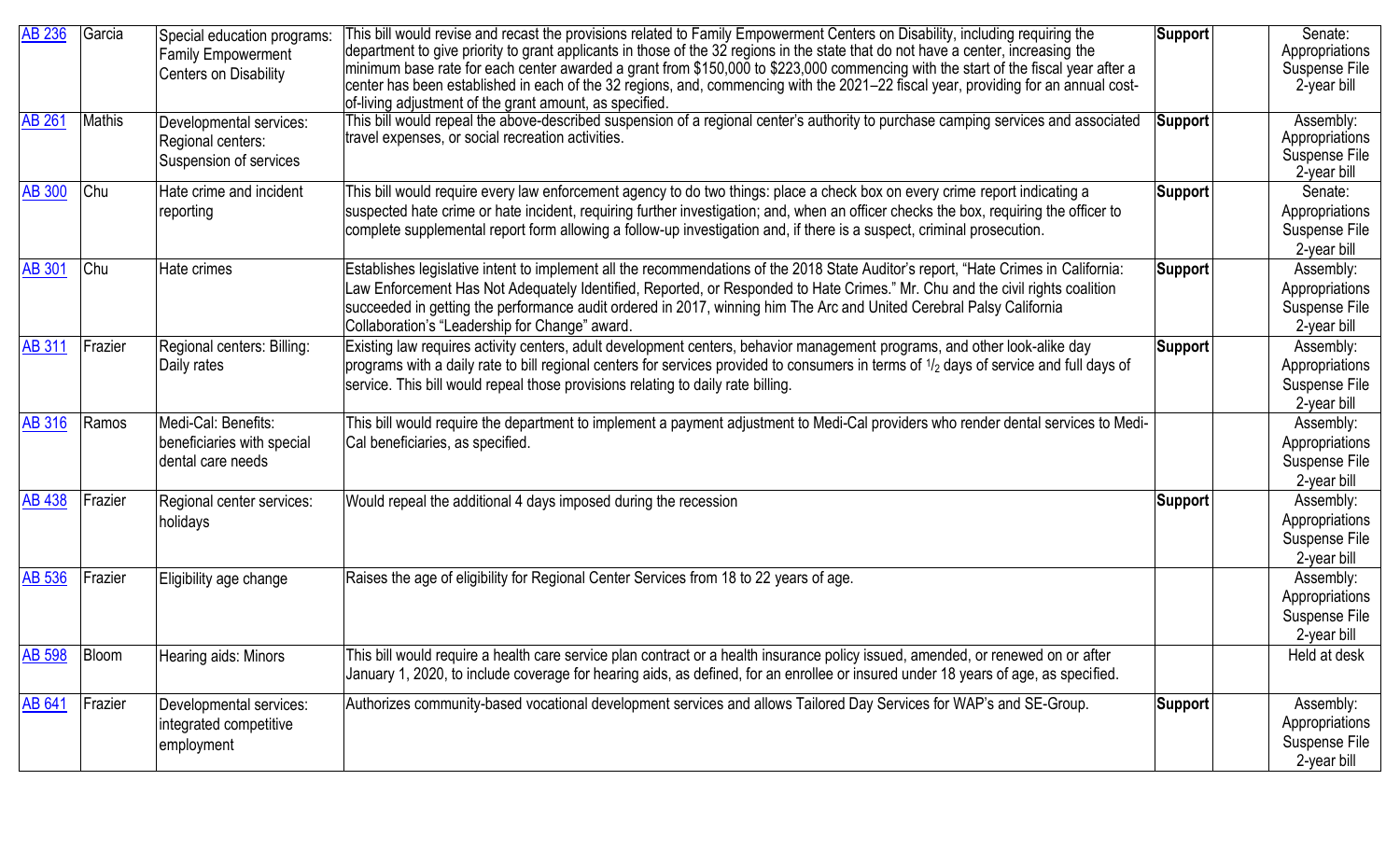| <b>AB 680</b>       | Chu     | Public safety dispatchers:<br>Mental Health training                                   | This bill would additionally require the commission to adopt 2 mental health training courses for local public safety dispatchers<br>that cover specified topics, including recognizing indicators of mental illness, intellectual disabilities, or substance use disorders, and<br>conflict resolution and de-escalation techniques. The bill would require the basic training course to consist of a minimum of 4 hours<br>and the continuing training course to consist of a minimum of one hour.                                                                                                                                      |         | <b>SL</b><br>3.21.19 | Senate:<br>Appropriations<br>Suspense File<br>2-year bill   |
|---------------------|---------|----------------------------------------------------------------------------------------|-------------------------------------------------------------------------------------------------------------------------------------------------------------------------------------------------------------------------------------------------------------------------------------------------------------------------------------------------------------------------------------------------------------------------------------------------------------------------------------------------------------------------------------------------------------------------------------------------------------------------------------------|---------|----------------------|-------------------------------------------------------------|
| <b>AB 812</b>       | Frazier | Creates Office of Inspector<br>General                                                 | Would create an Office of Developmental Services Inspector General to monitor DDS and Regional Centers.                                                                                                                                                                                                                                                                                                                                                                                                                                                                                                                                   |         |                      | Assembly:<br>Appropriations<br>Suspense File<br>2-year bill |
| <b>AB 813</b>       | Frazier | <b>Alternative Dispute</b><br>Resolution                                               | Creates an alternative dispute resolution process for consumers who are unsatisfied with services offered to IPP.                                                                                                                                                                                                                                                                                                                                                                                                                                                                                                                         |         |                      | Assembly:<br>Appropriations<br>Suspense File<br>2-year bill |
| AB 1169 Frazier     |         | Personal income taxes:<br>Credit: employer: Qualified<br>wages                         | The Personal Income Tax Law allows various credits against the taxes imposed by that law. This bill would allow a credit against<br>those taxes for each taxable year beginning on or after January 1, 2020, in an amount equal to 40% of the amount paid or incurred<br>by a qualified taxpayer during the taxable year for qualified wages of qualified employees, not to exceed \$6,000 per qualified<br>employee. The bill would define "qualified employee" to mean an employee that is hired on or after January 1, 2019, and who is a<br>vocational rehabilitation referral, qualified SSI recipient, or qualified SSDI recipient. | Support |                      | Assembly:<br>Appropriations<br>Suspense File<br>2-year bill |
| AB 1434 Kalra       |         | Public social services:<br>SSI/SSP                                                     | This bill would reinstate the cost-of-living adjustment beginning January 1 of the 2020 calendar year. The bill would also require a<br>maximum aid payment provided to an individual or a married couple that does not equal or exceed 100% of the 2019 federal<br>poverty level to be increased to an amount that equals 100% of the federal poverty level.                                                                                                                                                                                                                                                                             | Support |                      | Assembly:<br>Appropriations<br>Suspense File<br>2-year bill |
| AB 2024 Holden      |         | Public social services:<br><b>SSI/SSP</b>                                              | This bill would reinstate the cost-of-living adjustment beginning January 1 of the 2020 calendar year. The bill would also require a<br>maximum aid payment provided to an individual or a married couple that does not equal or exceed 100% of the 2019 federal<br>poverty level to be increased to an amount that equals 100% of the federal poverty level.                                                                                                                                                                                                                                                                             |         |                      | Assembly:<br><b>Human Services</b>                          |
| <b>AB 2146</b> Chiu |         | <b>Public University Dental</b><br>School Intergovernmental<br><b>Transfer Program</b> | This bill will authorize public university dental schools to enter into an intergovernmental transfer (IGT) agreement with the California<br>Department of Health Care Services and the Federal Center for Medicare and Medicaid Services. This agreement will allow schools<br>to capture federal matching dollars, maximizing public dollars to treat dental patients with special needs without an impact to<br>California's general fund.                                                                                                                                                                                             |         |                      | Assembly                                                    |

SL- Support Letter; OL – Opposition Letter; OR – Outreach

#### State Senate

| Bill#        | Author | <b>Overview</b>                                                                 | Notes                                                                                                                                                                                                         | <b>EBLC</b><br><b>Status</b> | Action | <b>EBLC</b> Location |
|--------------|--------|---------------------------------------------------------------------------------|---------------------------------------------------------------------------------------------------------------------------------------------------------------------------------------------------------------|------------------------------|--------|----------------------|
| <b>SB 50</b> | Wiener | Planning and zoning: Housing<br>development: Equitable<br>communities incentive | The bill would include findings that the changes proposed by this bill address a matter of statewide concern rather than a municipal<br>affair and, therefore, apply to all cities, including charter cities. |                              |        | Senate:              |